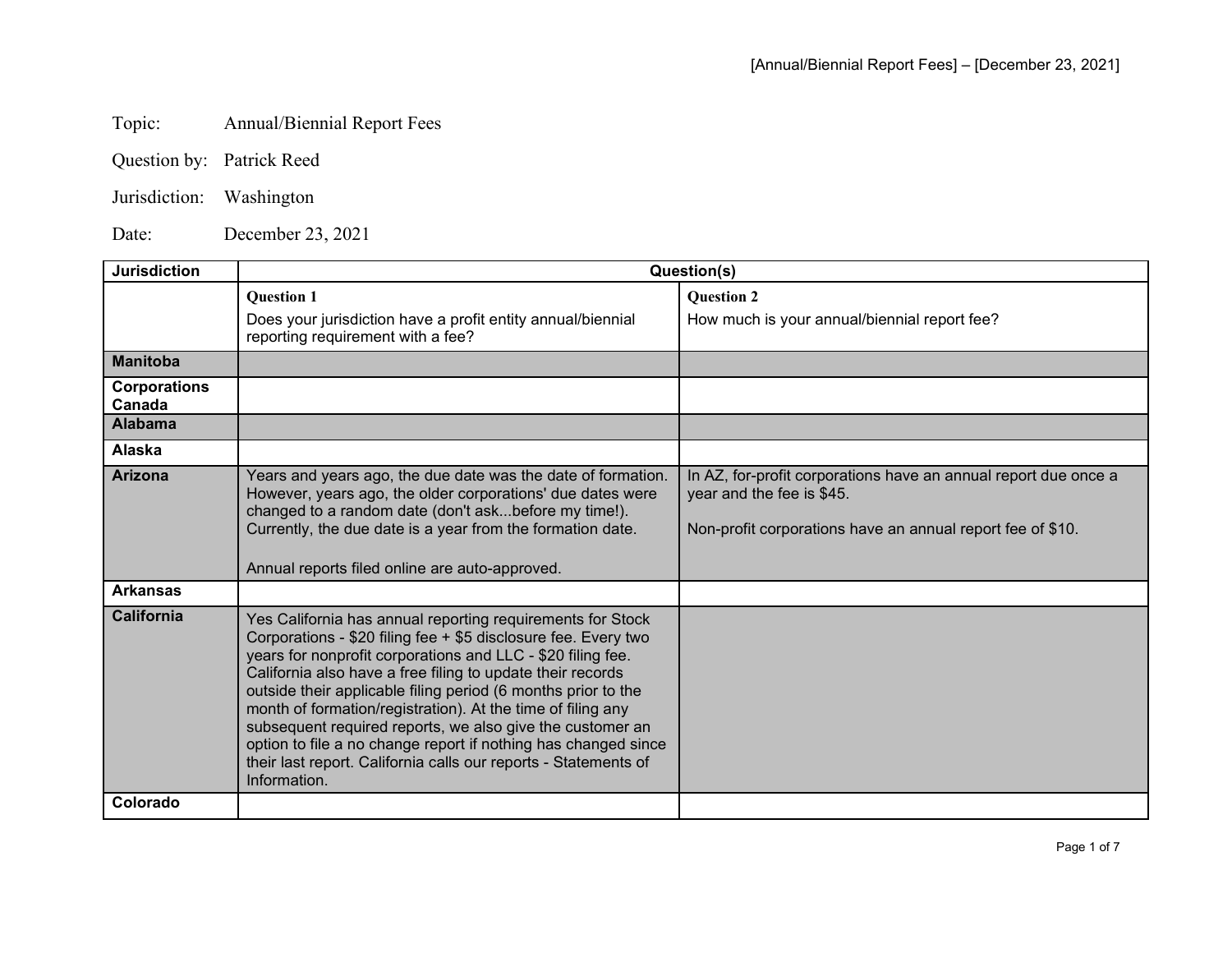| <b>Jurisdiction</b>            | Question(s)                                                                                                                                                                                                                                                                                 |                                                                                                                                                   |
|--------------------------------|---------------------------------------------------------------------------------------------------------------------------------------------------------------------------------------------------------------------------------------------------------------------------------------------|---------------------------------------------------------------------------------------------------------------------------------------------------|
|                                | <b>Question 1</b><br>Does your jurisdiction have a profit entity annual/biennial<br>reporting requirement with a fee?                                                                                                                                                                       | <b>Question 2</b><br>How much is your annual/biennial report fee?                                                                                 |
| <b>Connecticut</b>             |                                                                                                                                                                                                                                                                                             |                                                                                                                                                   |
| <b>Delaware</b>                |                                                                                                                                                                                                                                                                                             |                                                                                                                                                   |
| <b>District of</b><br>Columbia |                                                                                                                                                                                                                                                                                             |                                                                                                                                                   |
| <b>Florida</b>                 |                                                                                                                                                                                                                                                                                             |                                                                                                                                                   |
| Georgia                        |                                                                                                                                                                                                                                                                                             |                                                                                                                                                   |
| <b>Hawaii</b>                  | In Hawaii, annual reports are required to be filed. Please see<br>attachment for the fees.<br>http://lists.iaca.org/private.cgi/iaca-section-bos-<br>iaca.org/attachments/20211223/f3bc225d/attachment.docx                                                                                 |                                                                                                                                                   |
| Idaho                          |                                                                                                                                                                                                                                                                                             |                                                                                                                                                   |
| <b>Illinois</b>                |                                                                                                                                                                                                                                                                                             |                                                                                                                                                   |
| Indiana                        |                                                                                                                                                                                                                                                                                             |                                                                                                                                                   |
| <b>lowa</b>                    |                                                                                                                                                                                                                                                                                             |                                                                                                                                                   |
| <b>Kansas</b>                  |                                                                                                                                                                                                                                                                                             |                                                                                                                                                   |
| Kentucky                       |                                                                                                                                                                                                                                                                                             |                                                                                                                                                   |
| Louisiana                      | Like WA, our annual reports are due on the anniversary date<br>of your filing with our office (not a calendar year set-up). The<br>annual report is due on all foreign and domestic business<br>entities, profit and non-profit. Our report is also purely<br>informational, not financial. | All annual reports are \$30.00 (domestic or foreign), except<br>domestic non-profits are \$10.00 and there is no charge for a<br>domestic church. |
| <b>Maine</b>                   | Yes, we have an annual report due for all entities on June<br>1st. The information required is the same as you and no<br>financial information is required.                                                                                                                                 | \$85.00 for domestic profit entities, \$150 foreign profit entities and<br>\$35 for nonprofit corporations.                                       |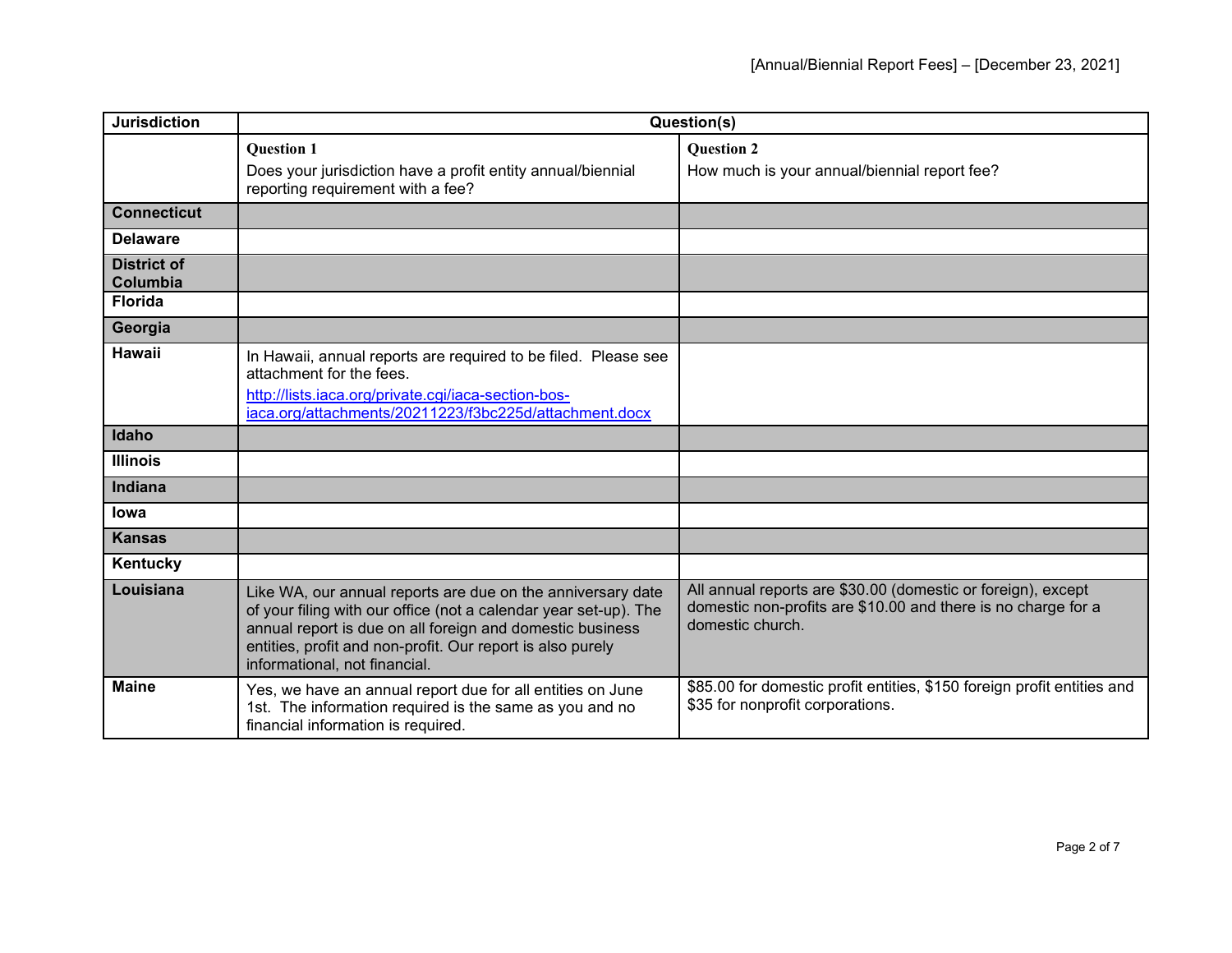| <b>Jurisdiction</b>  | Question(s)                                                                                                                                                                                                                                                                                                                                                                                                                                                                                                              |                                                                                                                                                                                                                                                                                                                                                                                                                 |
|----------------------|--------------------------------------------------------------------------------------------------------------------------------------------------------------------------------------------------------------------------------------------------------------------------------------------------------------------------------------------------------------------------------------------------------------------------------------------------------------------------------------------------------------------------|-----------------------------------------------------------------------------------------------------------------------------------------------------------------------------------------------------------------------------------------------------------------------------------------------------------------------------------------------------------------------------------------------------------------|
|                      | <b>Question 1</b><br>Does your jurisdiction have a profit entity annual/biennial<br>reporting requirement with a fee?                                                                                                                                                                                                                                                                                                                                                                                                    | <b>Question 2</b><br>How much is your annual/biennial report fee?                                                                                                                                                                                                                                                                                                                                               |
| <b>Maryland</b>      | Annual Reports are due on or before April 15 annually,<br>unless a free extension is requested and then they are due<br>June 15. A copy of that form for most entity types can be<br>found here. Notably, Maryland also assesses business<br>personal property at the state level, so pages 1 and 2 roughly<br>correspond to the Annual Report, whereas the rest are better<br>identified as the Business Personal Property Tax Return.<br>https://dat.maryland.gov/SDAT%20Forms/PPR Forms/2020<br>Form1 Complete.tg.pdf | The Annual report fee for most entity types is \$300, despite our<br>best efforts to support legislation reducing it. Domestic and<br>foreign non-stock corporations pay \$0, Family Farms pay \$100,<br>and there are a few other fee exemptions for businesses located<br>in qualifying economic development zones, related to volunteer<br>fire companies, or soon with qualifying retirement savings plans. |
| <b>Massachusetts</b> | Almost all entity types have an annual report filing<br>requirement.                                                                                                                                                                                                                                                                                                                                                                                                                                                     | The filing fees may be found via this link:<br>https://www.sec.state.ma.us/cor/corpdf/Fee Schedule.pdf                                                                                                                                                                                                                                                                                                          |
| <b>Michigan</b>      |                                                                                                                                                                                                                                                                                                                                                                                                                                                                                                                          |                                                                                                                                                                                                                                                                                                                                                                                                                 |
| Minnesota            |                                                                                                                                                                                                                                                                                                                                                                                                                                                                                                                          |                                                                                                                                                                                                                                                                                                                                                                                                                 |
| <b>Mississippi</b>   |                                                                                                                                                                                                                                                                                                                                                                                                                                                                                                                          |                                                                                                                                                                                                                                                                                                                                                                                                                 |
| <b>Missouri</b>      |                                                                                                                                                                                                                                                                                                                                                                                                                                                                                                                          |                                                                                                                                                                                                                                                                                                                                                                                                                 |
| <b>Montana</b>       |                                                                                                                                                                                                                                                                                                                                                                                                                                                                                                                          |                                                                                                                                                                                                                                                                                                                                                                                                                 |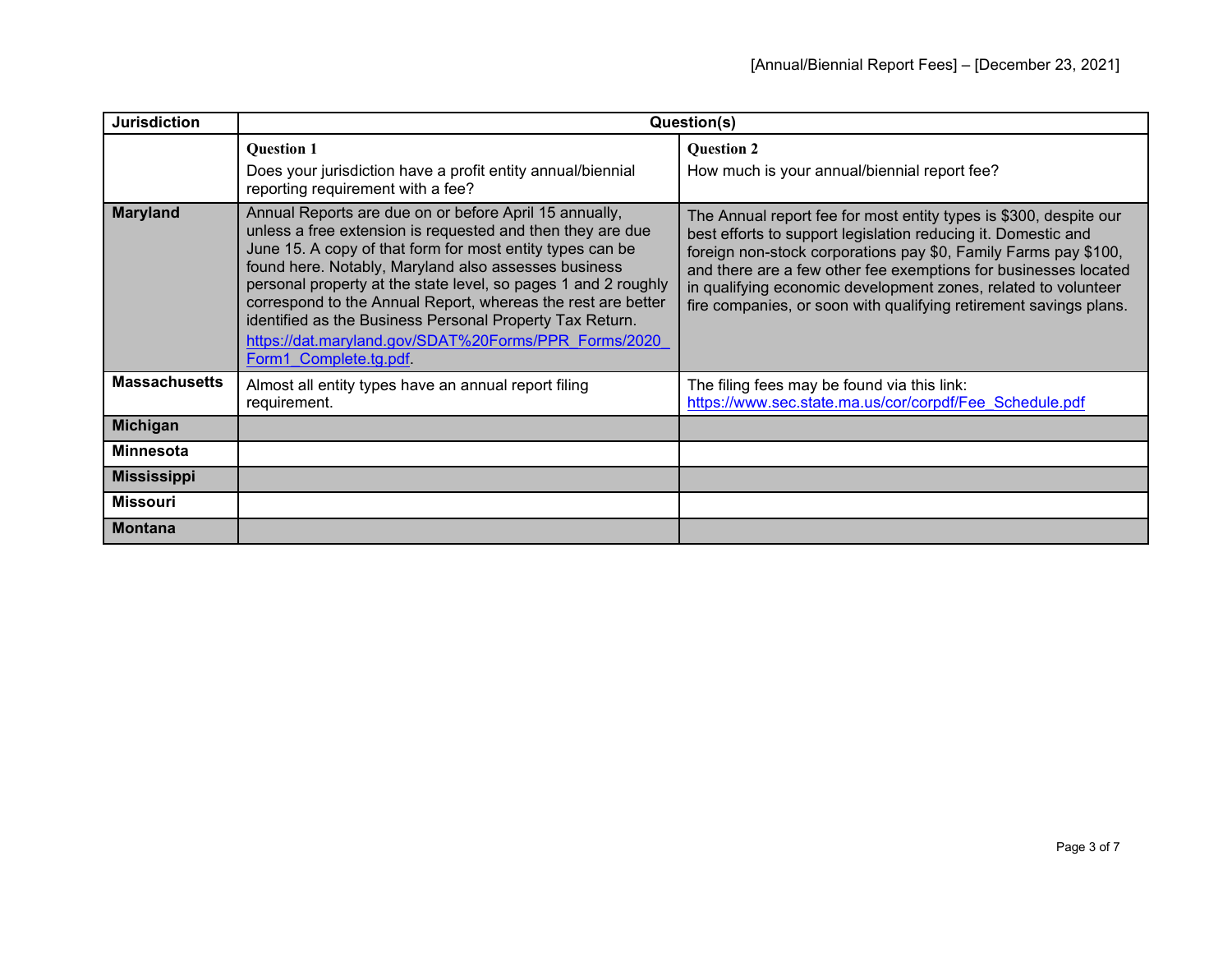| <b>Jurisdiction</b> | Question(s)                                                                                      |                                                                                                                                                                                                                                                                                                                                     |
|---------------------|--------------------------------------------------------------------------------------------------|-------------------------------------------------------------------------------------------------------------------------------------------------------------------------------------------------------------------------------------------------------------------------------------------------------------------------------------|
|                     | <b>Question 1</b>                                                                                | <b>Question 2</b>                                                                                                                                                                                                                                                                                                                   |
|                     | Does your jurisdiction have a profit entity annual/biennial<br>reporting requirement with a fee? | How much is your annual/biennial report fee?                                                                                                                                                                                                                                                                                        |
| Nebraska            | Yes, most entities have some kind of reporting requirement<br>with a fee.                        | Domestic Corporation (Including Nebraska Benefit Corporations)<br>Varying fees based upon the corporation's paid-up capital stock.<br>See Neb. Rev. Stat. 21-<br>303 <https: laws="" nebraskalegislature.gov="" statutes.php?statute="2&lt;br">1-303&gt; for specific information. Filed biennially during even<br/>years.</https:> |
|                     |                                                                                                  | <b>Foreign Corporation</b><br>Varying fees based upon the value of property owned and used<br>by the foreign corporation in Nebraska. See Neb. Rev. Stat. 21-<br>306 <https: laws="" nebraskalegislature.gov="" statutes.php?statute="2&lt;br">1-306&gt; for specific information. Filed biennially during even year.</https:>      |
|                     |                                                                                                  | Domestic & Foreign Limited Liability Company<br>\$30 (In-Office), \$25 (Electronically). Filed biennially during odd<br>years.                                                                                                                                                                                                      |
|                     |                                                                                                  | Domestic Series Limited Liability Company<br>\$30 plus \$30 (In-Office) for each of the series limited liability<br>company's protected series. Filed biennial during odd years.                                                                                                                                                    |
|                     |                                                                                                  | <b>Foreign Protected Series</b><br>\$30 (In-Office). Filed biennially during odd years.                                                                                                                                                                                                                                             |
|                     |                                                                                                  | Domestic & Foreign Limited Cooperative Association<br>\$30 (In-Office), \$25 (Electronically). Filed biennially during odd<br>years.                                                                                                                                                                                                |
|                     |                                                                                                  | Domestic & Foreign Limited Liability Partnerships<br>\$30 (In-Office), \$25 (Electronically). Filed annually.                                                                                                                                                                                                                       |
|                     |                                                                                                  | Nebraska Benefit Corporation (separate report from the domestic<br>corporation report)<br>\$30 (In-Office), \$25 (Electronically). Filed annually.                                                                                                                                                                                  |
| <b>Nevada</b>       |                                                                                                  |                                                                                                                                                                                                                                                                                                                                     |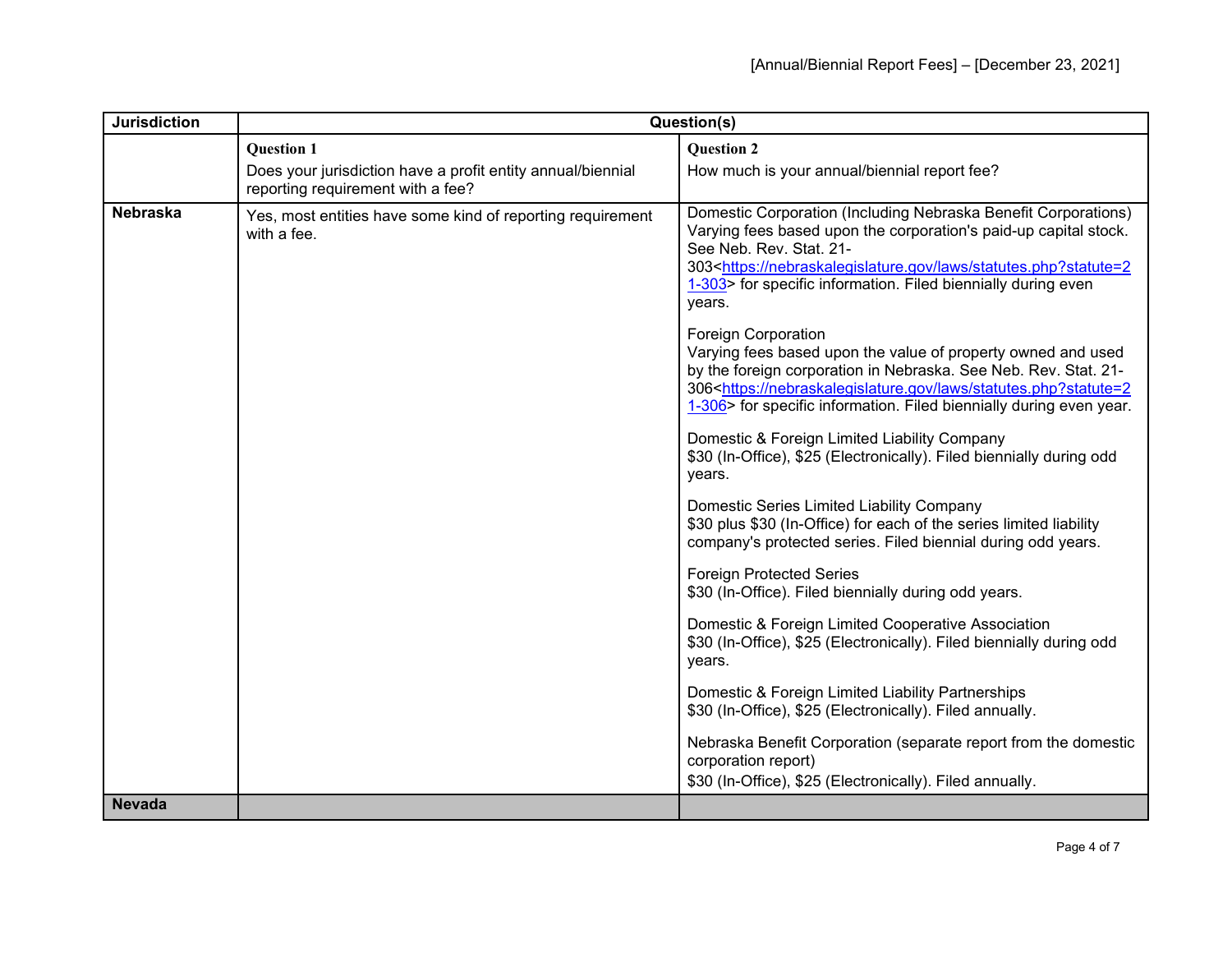| <b>Jurisdiction</b>   | Question(s)                                                                                                                                                                                                                                                                                                                                                                            |                                                                                                                                                                                                                                                                                                                                                                                                                        |
|-----------------------|----------------------------------------------------------------------------------------------------------------------------------------------------------------------------------------------------------------------------------------------------------------------------------------------------------------------------------------------------------------------------------------|------------------------------------------------------------------------------------------------------------------------------------------------------------------------------------------------------------------------------------------------------------------------------------------------------------------------------------------------------------------------------------------------------------------------|
|                       | <b>Question 1</b><br>Does your jurisdiction have a profit entity annual/biennial<br>reporting requirement with a fee?                                                                                                                                                                                                                                                                  | <b>Question 2</b><br>How much is your annual/biennial report fee?                                                                                                                                                                                                                                                                                                                                                      |
| <b>New Hampshire</b>  | New Hampshire requires all entities, excepting limited<br>partnerships, to file an annual report listing directors/officers<br>or member/managers by April 1 each year. The filing fee is<br>\$100. A late fee of \$50 is assessed after the due date.                                                                                                                                 |                                                                                                                                                                                                                                                                                                                                                                                                                        |
| <b>New Jersey</b>     |                                                                                                                                                                                                                                                                                                                                                                                        |                                                                                                                                                                                                                                                                                                                                                                                                                        |
| <b>New Mexico</b>     |                                                                                                                                                                                                                                                                                                                                                                                        |                                                                                                                                                                                                                                                                                                                                                                                                                        |
| <b>New York</b>       |                                                                                                                                                                                                                                                                                                                                                                                        |                                                                                                                                                                                                                                                                                                                                                                                                                        |
| <b>North Carolina</b> | North Carolina has an informational annual report.                                                                                                                                                                                                                                                                                                                                     | The filing fee is determined by the entity and filing type. Business<br>Corporations online \$18; paper \$25. LLCs and LLPs are \$200.                                                                                                                                                                                                                                                                                 |
| <b>North Dakota</b>   |                                                                                                                                                                                                                                                                                                                                                                                        |                                                                                                                                                                                                                                                                                                                                                                                                                        |
| Ohio                  | Ohio does not have annual reports, but a few entity types<br>have biennial reports.                                                                                                                                                                                                                                                                                                    | Professional corporations must file every even year in the month<br>of July and the biennial report is \$25. Limited liability<br>partnerships file a biennial report in odd years between April 1<br>and July 1. The fee is also \$25. Similarly, a nonprofit corporation<br>files a Certificate of Continued Existence (\$25 filing fee) and this<br>is due 5 years from the date of the last filing they submitted. |
| <b>Oklahoma</b>       |                                                                                                                                                                                                                                                                                                                                                                                        |                                                                                                                                                                                                                                                                                                                                                                                                                        |
| Oregon                | Our annual reports are due on the anniversary date of the<br>filing with our office (not a calendar year set-up). The annual<br>report is due on all foreign and domestic business entities.<br>Our report doesn't include any financial information, just<br>names and addresses associated with the business.<br>Renewal payments for assumed business names are every<br>two years. | Annual reports for domestic entities are \$100 and foreign are<br>\$275. Nonprofits whether foreign or domestic are \$50. Assumed<br>business names are also \$50.                                                                                                                                                                                                                                                     |
| Pennsylvania          |                                                                                                                                                                                                                                                                                                                                                                                        |                                                                                                                                                                                                                                                                                                                                                                                                                        |
| <b>Rhode Island</b>   | We are quite similar in terms of annual report content here in<br>RI. The fee is \$50. Annual reports are due between February<br>1 - May 1 each year for all entities beginning the year after<br>initial registration.                                                                                                                                                               |                                                                                                                                                                                                                                                                                                                                                                                                                        |
| <b>South Carolina</b> |                                                                                                                                                                                                                                                                                                                                                                                        |                                                                                                                                                                                                                                                                                                                                                                                                                        |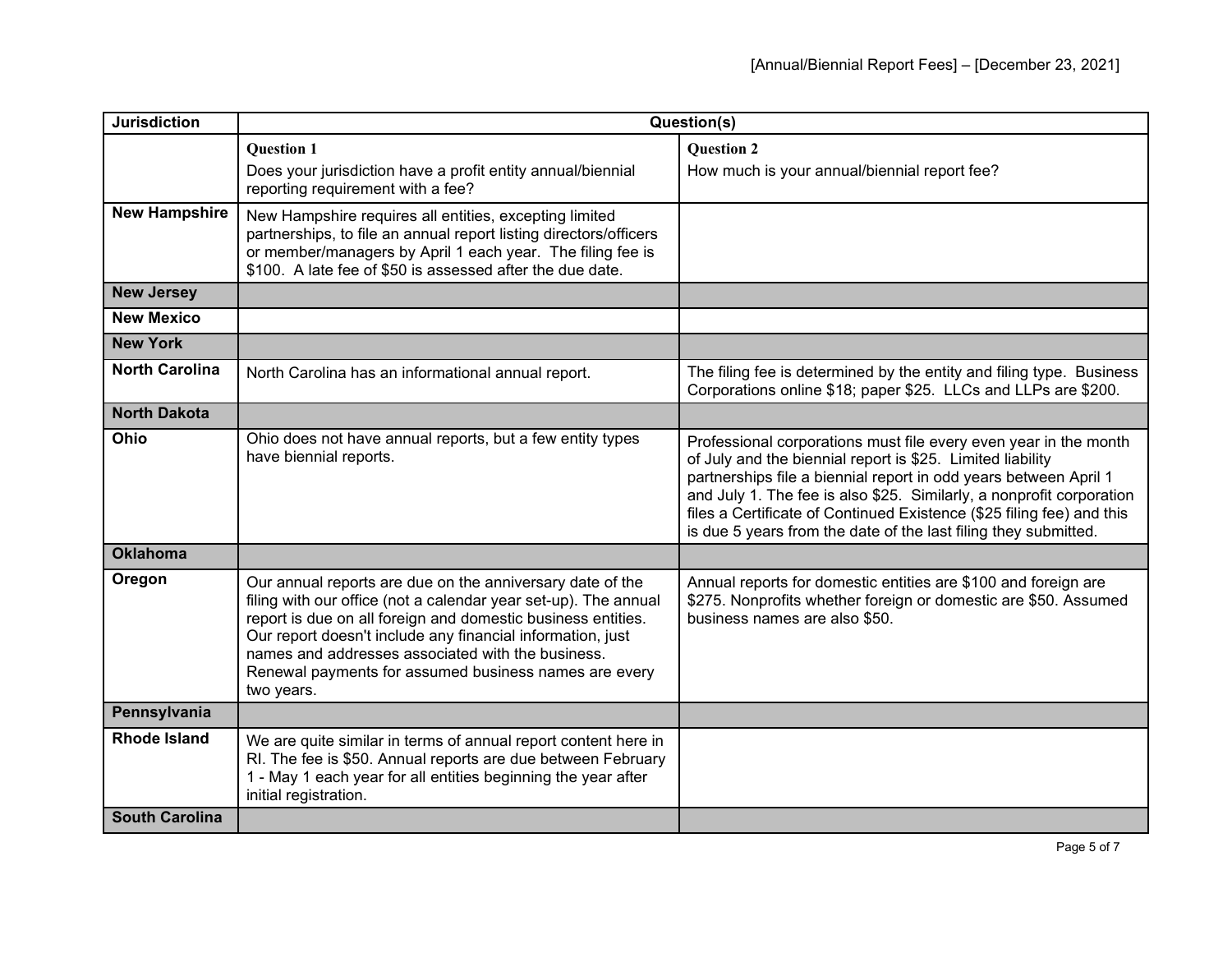| <b>Jurisdiction</b>  | Question(s)                                                                                                    |                                              |
|----------------------|----------------------------------------------------------------------------------------------------------------|----------------------------------------------|
|                      | <b>Question 1</b>                                                                                              | <b>Question 2</b>                            |
|                      | Does your jurisdiction have a profit entity annual/biennial<br>reporting requirement with a fee?               | How much is your annual/biennial report fee? |
| <b>South Dakota</b>  |                                                                                                                |                                              |
| Tennessee            |                                                                                                                |                                              |
| <b>Texas</b>         |                                                                                                                |                                              |
| <b>Utah</b>          |                                                                                                                |                                              |
| <b>Vermont</b>       |                                                                                                                |                                              |
| Virginia             |                                                                                                                |                                              |
| Washington           |                                                                                                                |                                              |
| <b>West Virginia</b> |                                                                                                                |                                              |
| <b>Wisconsin</b>     | Wisconsin is very similar to WA, except our fees are \$25.00<br>annually for DOM and \$65.00 annually for FGN. |                                              |
| Wyoming              |                                                                                                                |                                              |

## **Additional comments:**

## **Full text of email:**

Good morning from Washington State!

I have a questions regarding annual/biennial report fees, this goes for our non-US partners as well:

- 1. Does your jurisdiction have a profit entity annual/biennial reporting requirement with a fee?
- 2. How much is your annual/biennial report fee?

For example, WA has an annual report due for profit entities on the anniversary month they were formed. The current fee is \$60. Our report is purely information/not financial. Its primarily an updated principal and RA address, nature of business, and an updated list of governors (officers/directors).

I appreciate your feedback!